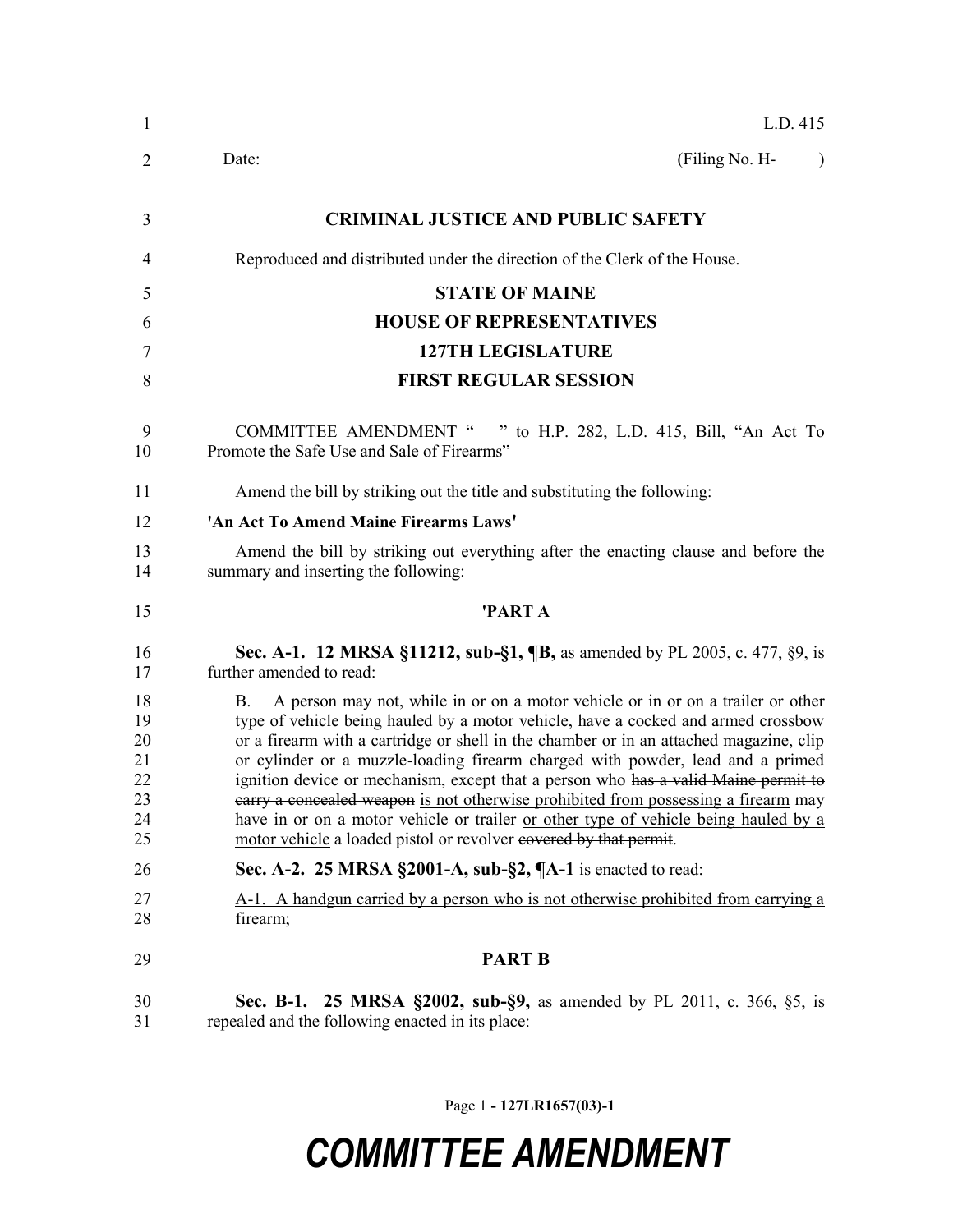#### COMMITTEE AMENDMENT " " to H.P. 282, L.D. 415

| 1              | <b>9. Issuing authority.</b> "Issuing authority" means the Chief of the State Police. |
|----------------|---------------------------------------------------------------------------------------|
| $\overline{2}$ | Sec. B-2. 25 MRSA §2002-A, as amended by PL 1993, c. 524, §4, is repealed.            |
| 3              | Sec. B-3. 25 MRSA §2003, sub-§1, ¶E, as amended by PL 2011, c. 298, §7, is            |
| $\overline{4}$ | further amended to read:                                                              |
| 5              | E. Does the following:                                                                |
| 6              | (1) At the request of the issuing authority, takes whatever action is required by     |
| $\tau$         | law to allow the issuing authority to obtain from the Department of Health and        |
| $8\,$          | Human Services, limited to records of patient committals to Riverview                 |
| 9              | Psychiatric Center and Dorothea Dix Psychiatric Center, the courts, law               |
| 10             | enforcement agencies and the military information relevant to the following:          |
| 11             | (a) The ascertainment of whether the information supplied on the application          |
| 12             | or any documents made a part of the application is true and correct;                  |
| 13             | (b) The ascertainment of whether each of the additional requirements of this          |
| 14             | section has been met; and                                                             |
| 15             | $(c)$ Section 2005;                                                                   |
| 16             | (2) If a photograph is an integral part of the permit to carry concealed handguns     |
| 17             | adopted by an the issuing authority, submits to being photographed for that           |
| 18             | purpose;                                                                              |
| 19             | (3) If it becomes necessary to resolve any questions as to identity, submits to       |
| 20             | having fingerprints taken by the issuing authority;                                   |
| 21             | (4) Submits an application fee along with the written application to the proper       |
| 22             | issuing authority pursuant to the following schedule:                                 |
| 23             | (a) Resident of a municipality or unorganized territory, $$35$ \$52.50 for an         |
| 24             | original application and \$20 \$52.50 for a renewal, except that a person who         |
| 25             | paid \$60 for a concealed firearms permit or renewal during 1991 or 1992 is           |
| 26             | entitled to a credit toward renewal fees in an amount equal to \$30 for a             |
| 27             | person who paid \$60 for an original application and \$45 for a person who            |
| 28             | paid \$60 for a permit renewal. The credit is valid until fully utilized; and         |
| 29             | (b) Nonresident, $$60$ $$120$ for an original or renewal application; and             |
| 30             | (5) Demonstrates to the issuing authority a knowledge of handgun safety. The          |
| 31             | applicant may fully satisfy this requirement by submitting to the issuing             |
| 32             | authority, through documentation in accordance with this subparagraph, proof          |
| 33             | that the applicant has within 5 years prior to the date of application completed a    |
| 34             | course that included handgun safety offered by or under the supervision of a          |
| 35             | federal, state, county or municipal law enforcement agency or a firearms              |
| 36             | instructor certified by a private firearms association recognized as knowledgeable    |
| 37             | in matters of handgun safety by the issuing authority or by the state in which the    |
| 38             | course was taken. A course completion certificate or other document, or a             |
| 39             | photocopy, is sufficient if it recites or otherwise demonstrates that the course      |
| 40             | meets all of the requirements of this subparagraph.                                   |

Page 2 **- 127LR1657(03)-1**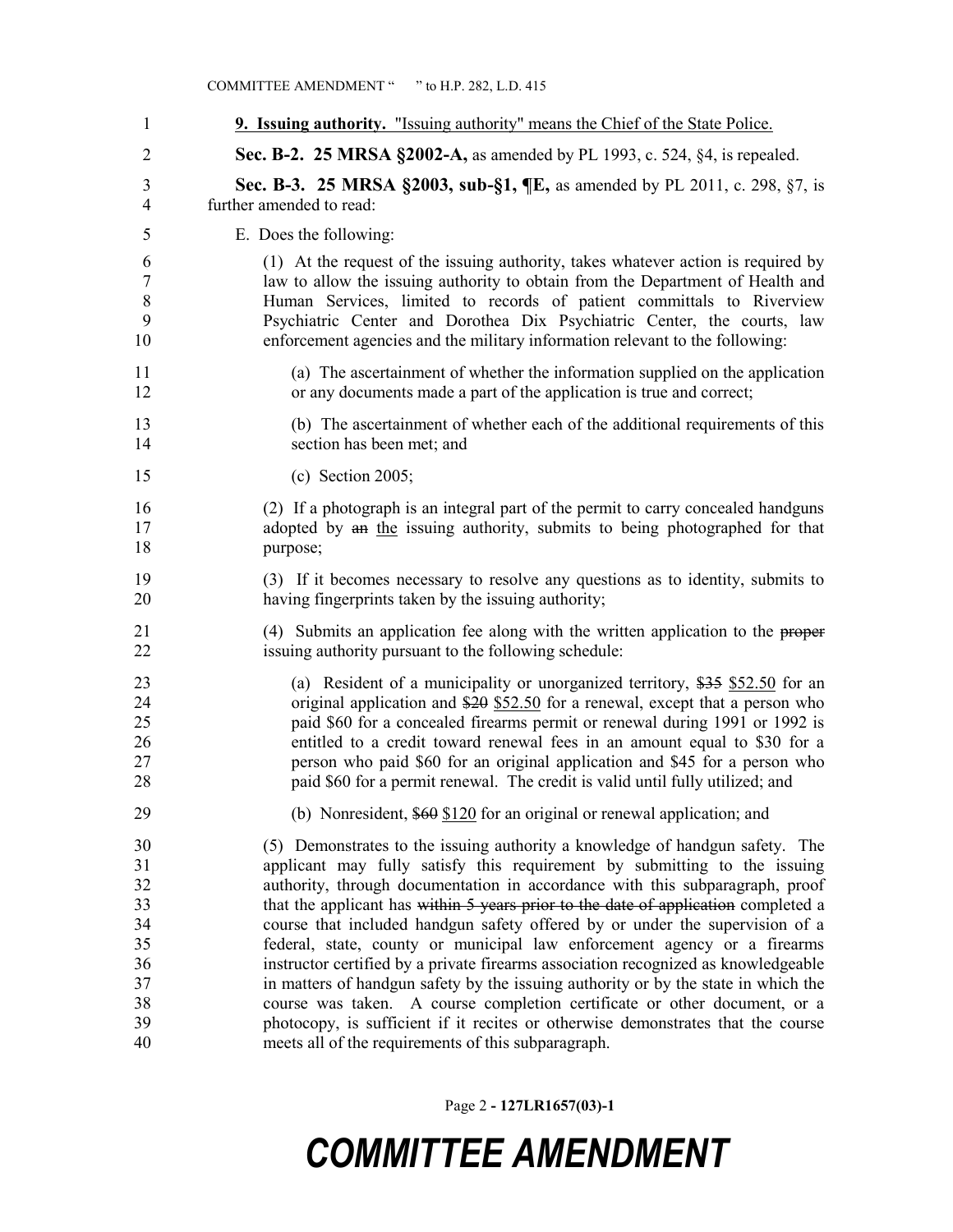As an alternative way of fully satisfying this requirement, an applicant may 2 personally demonstrate knowledge of handgun safety to  $\frac{a_n}{b_n}$  issuing authority, if the issuing authority is willing to evaluate an applicant's personal demonstration of such knowledge. The issuing authority is not required to offer this 2nd option.

 The demonstration of knowledge of handgun safety to the issuing authority may not be required of any applicant who holds a valid state permit to carry a concealed firearm as of April 15, 1990 or of any applicant who was or is in any of the Armed Forces of the United States and has received at least basic firearms 10 training.

#### **Sec. B-4. 25 MRSA §2003, sub-§§3-A and 8,** as amended by PL 2011, c. 298, §7, are further amended to read:

 **3-A. Model forms.** The Attorney General shall develop model forms for the following:

- A. An application for a resident permit to carry concealed handguns;
- B. An application for a nonresident permit to carry concealed handguns;
- C. A resident permit to carry concealed handguns of which a photograph is an integral part;
- D. A resident permit to carry concealed handguns of which a photograph is not an integral part;
- E. A nonresident permit to carry concealed handguns; and
- F. Authority to release information to the issuing authority for the purpose of evaluating information supplied on the application.
- 24 Each The issuing authority shall utilize only the model forms.

**8. Term of permit.** All concealed handgun permits are valid for  $-4$  10 years from the date of issue, unless sooner revoked for cause by the issuing authority. If a permit renewal is issued before the expiration date of the permit being renewed or within 6 months of the expiration date of the permit being renewed, the permit renewal is valid for  $29 \t 4 \t 10$  years from the expiration date of the permit being renewed.

 **Sec. B-5. 25 MRSA §2003, sub-§13,** as enacted by PL 1991, c. 865, §4, is amended to read:

 **13. Fee waiver.** An The issuing authority may waive the permit fee for a permit issued to a law enforcement officer certified by the Maine Criminal Justice Academy.

 **Sec. B-6. 25 MRSA §2003, sub-§15,** as amended by PL 2015, c. 123, §1, is repealed.

 **Sec. B-7. 25 MRSA §2003, sub-§17,** as enacted by PL 2011, c. 298, §7, is amended to read:

 **17. Waiver of law enforcement agency record and background check fees.** 39 Notwithstanding any other provision of law, a law enforcement agency may not charge an

Page 3 **- 127LR1657(03)-1**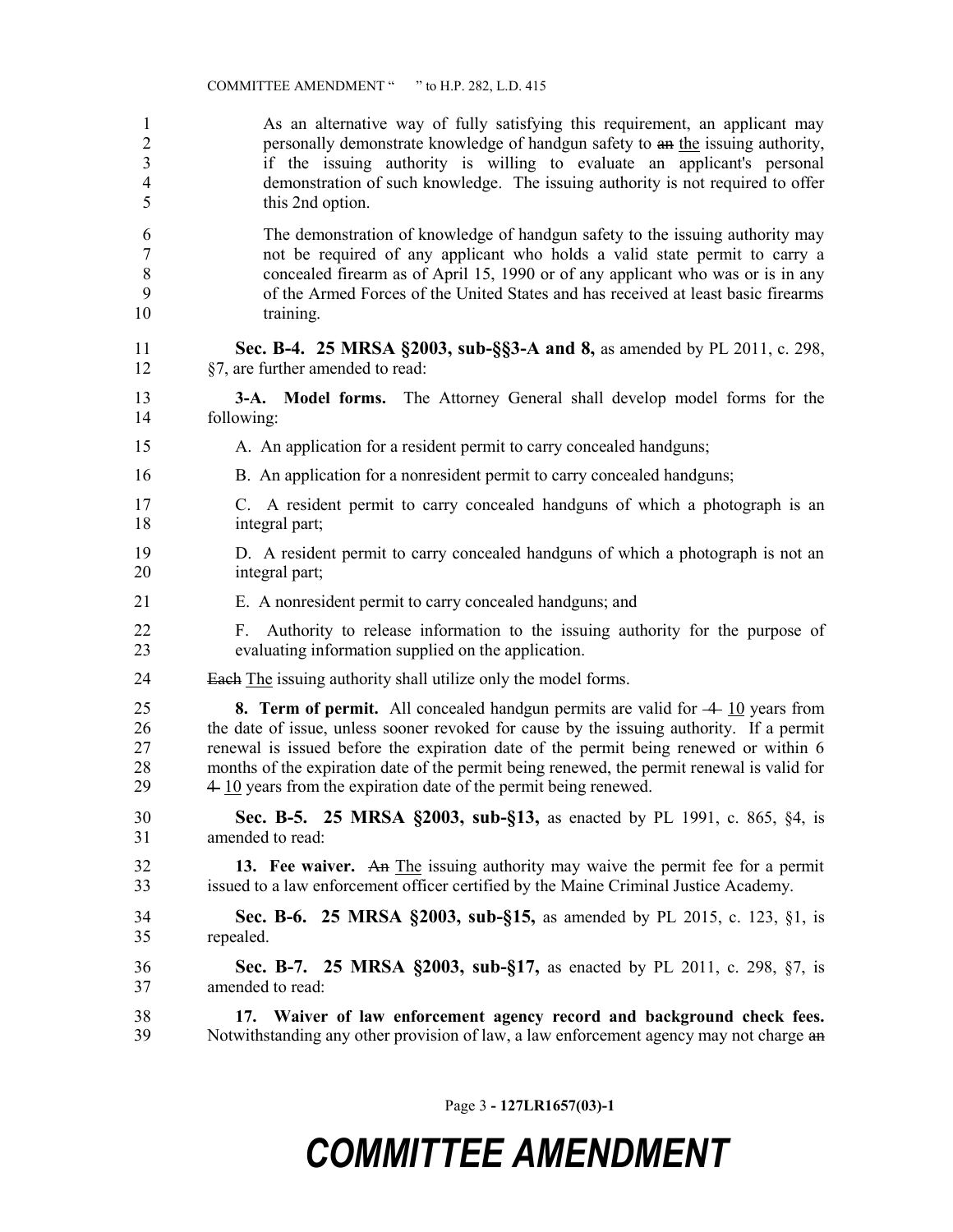1 the issuing authority a fee in association with the law enforcement agency's conducting a concealed handgun permit applicant record check or background check for the issuing authority.

| 4                                | Sec. B-8. 25 MRSA §2003, sub-§19 is enacted to read:                                                                                                                                                                                                                                                                                                                                                                                                                                        |
|----------------------------------|---------------------------------------------------------------------------------------------------------------------------------------------------------------------------------------------------------------------------------------------------------------------------------------------------------------------------------------------------------------------------------------------------------------------------------------------------------------------------------------------|
| 5<br>6<br>7                      | Centralized database. The State Police shall establish and maintain a<br>19.<br>centralized database containing information about concealed handgun permit holders and<br>applicants for concealed handgun permits.                                                                                                                                                                                                                                                                         |
| 8                                | A. The centralized database must contain:                                                                                                                                                                                                                                                                                                                                                                                                                                                   |
| 9                                | (1) The permit holder's or applicant's name;                                                                                                                                                                                                                                                                                                                                                                                                                                                |
| 10                               | The permit holder's or applicant's address;<br>(2)                                                                                                                                                                                                                                                                                                                                                                                                                                          |
| 11                               | The permit holder's or applicant's date of birth;<br>(3)                                                                                                                                                                                                                                                                                                                                                                                                                                    |
| 12                               | (4) Permit information;                                                                                                                                                                                                                                                                                                                                                                                                                                                                     |
| 13                               | (5) Status of the permit or permit application; and                                                                                                                                                                                                                                                                                                                                                                                                                                         |
| 14                               | (6) Prior action taken on the permit.                                                                                                                                                                                                                                                                                                                                                                                                                                                       |
| 15                               | <b>B.</b> The centralized database may be used only by:                                                                                                                                                                                                                                                                                                                                                                                                                                     |
| 16                               | $(1)$ A law enforcement agency;                                                                                                                                                                                                                                                                                                                                                                                                                                                             |
| 17                               | (2) A law enforcement officer; or                                                                                                                                                                                                                                                                                                                                                                                                                                                           |
| 18                               | (3) Court order.                                                                                                                                                                                                                                                                                                                                                                                                                                                                            |
| 19<br>20                         | The centralized database may be used only for criminal justice purposes or purposes<br>related to concealed handgun permits.                                                                                                                                                                                                                                                                                                                                                                |
| 21<br>22<br>23<br>24             | C. Information about a concealed handgun permit holder or applicant maintained in<br>the centralized database must be purged from the centralized database within 5 years<br>after the permit expires or within 5 years after the period for an appeal of a denial or a<br>revocation has run.                                                                                                                                                                                              |
| 25<br>26                         | Sec. B-9. 25 MRSA §2005, sub-§2, as amended by PL 2011, c. 298, §9, is<br>further amended to read:                                                                                                                                                                                                                                                                                                                                                                                          |
| 27<br>28<br>29<br>30             | 2. Change of residence. Except as provided in paragraph A, change of legal<br>residence from one municipality to another during the term of the permit renders the<br>permit invalid starting 30 days after the change is made. An invalid permit is not<br>considered revoked for the purposes of subsection 3.                                                                                                                                                                            |
| 31<br>32<br>33<br>34<br>35<br>36 | If the permit holder changes the permit holder's legal residence from one<br>A.<br>municipality to another during the term of the permit, the permit remains valid if the<br>permit holder provides the permit holder's new address to the issuing authority of the<br>permit holder's new residence within 30 days of making that change. The issuing<br>authority of the new residence shall immediately reissue the permit with the corrected<br>address for a fee of not more than \$2. |

Page 4 **- 127LR1657(03)-1**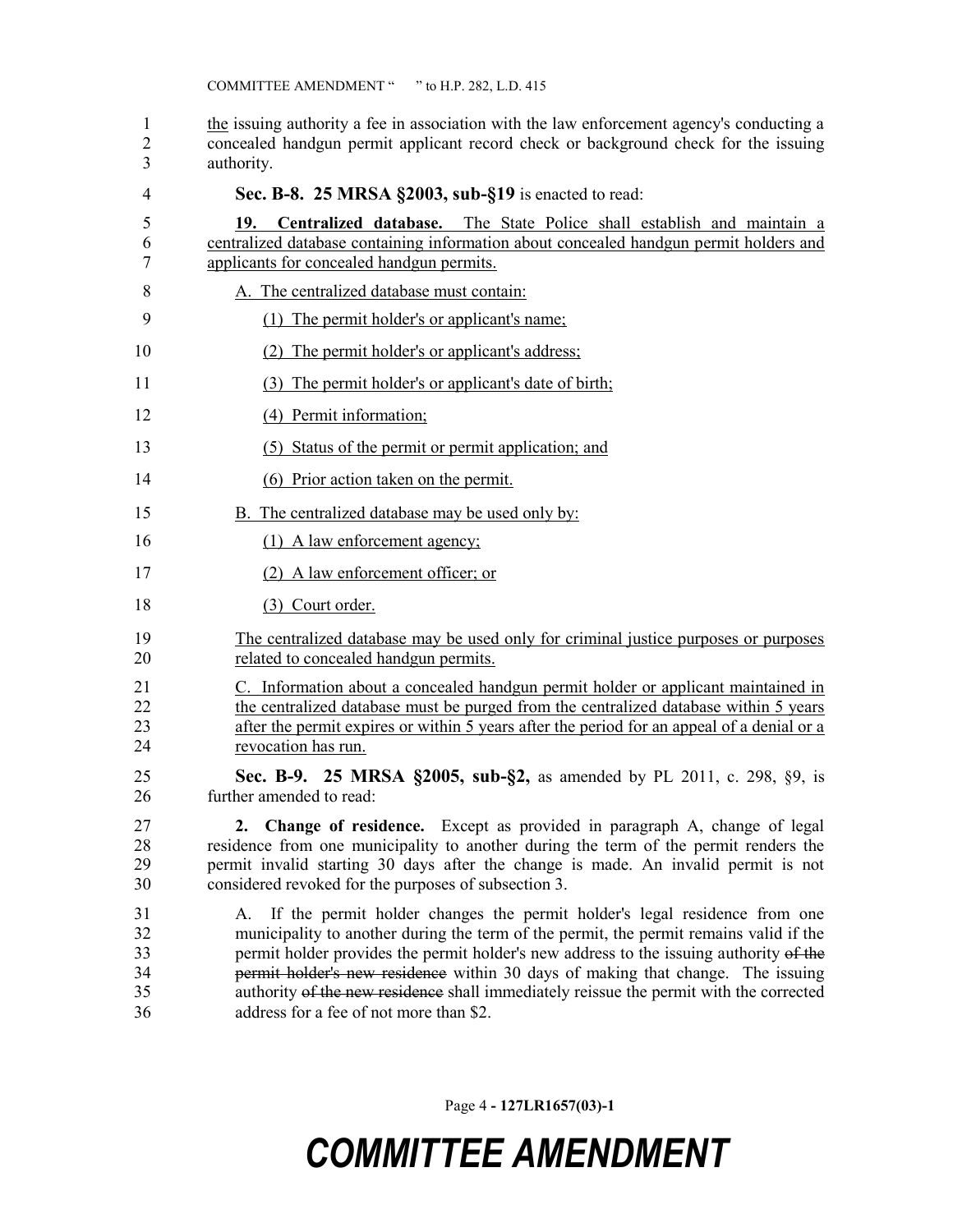B. If the issuing authority of the permit holder's new residence so requests, the previous issuing authority shall provide a photocopy of the permit holder's application, documents made a part of the application and any information of record collected by that previous issuing authority.

 **Sec. B-10. Application.** This Act does not apply to a valid concealed handgun permit issued before the effective date of this Act. An application for a concealed handgun permit or the renewal of a valid concealed handgun permit received by the Chief of the State Police on or after the effective date of this Act is subject to the provisions of this Act.

 **Sec. B-11. Appropriations and allocations.** The following appropriations and allocations are made.

#### **PUBLIC SAFETY, DEPARTMENT OF**

#### **Licensing and Enforcement - Public Safety 0712**

 Initiative: Eliminates 2 Office Associate II positions, one State Police Detective position and related costs as a result of allowing certain people to carry a concealed handgun without a permit.

| 17 | <b>OTHER SPECIAL REVENUE FUNDS</b> | 2015-16 | 2016-17     |
|----|------------------------------------|---------|-------------|
| 18 | POSITIONS - LEGISLATIVE COUNT      | 0.000   | (3.000)     |
| 19 | <b>Personal Services</b>           | \$0     | (\$129,780) |
| 20 | All Other                          | \$0     | (\$8,968)   |
| 21 |                                    |         |             |
| 22 | OTHER SPECIAL REVENUE FUNDS TOTAL  | \$0     | (\$138,748) |

#### **Licensing and Enforcement - Public Safety 0712**

 Initiative: Provides one-time funding to create and maintain a centralized database of concealed handgun permit holders and applicants.

| 26 | <b>GENERAL FUND</b>                 | 2015-16 | 2016-17     |
|----|-------------------------------------|---------|-------------|
| 27 | All Other                           | \$0     | \$260,000   |
| 28 |                                     |         |             |
| 29 | <b>GENERAL FUND TOTAL</b>           | \$0     | \$260,000   |
| 30 | PUBLIC SAFETY, DEPARTMENT OF        |         |             |
| 31 | <b>DEPARTMENT TOTALS</b>            | 2015-16 | 2016-17     |
| 32 |                                     |         |             |
| 33 | <b>GENERAL FUND</b>                 | \$0     | \$260,000   |
| 34 | <b>OTHER SPECIAL REVENUE FUNDS</b>  | \$0     | (S138, 748) |
| 35 |                                     |         |             |
| 36 | <b>DEPARTMENT TOTAL - ALL FUNDS</b> | \$0     | \$121,252   |

Page 5 **- 127LR1657(03)-1**